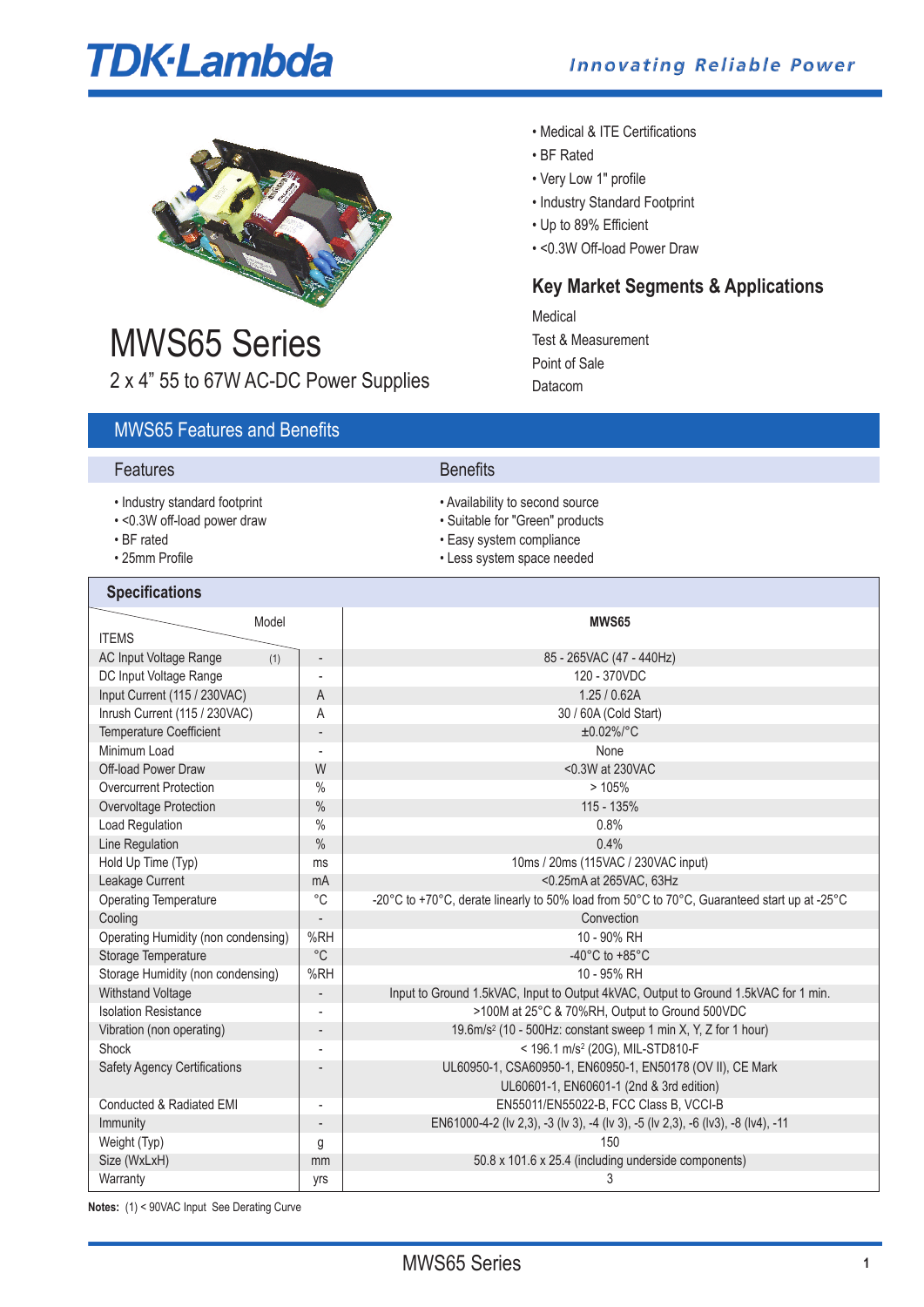# **TDK-Lambda**

| <b>Model Selector</b> |                                     |                                |                                     |                            |                             |                                         |
|-----------------------|-------------------------------------|--------------------------------|-------------------------------------|----------------------------|-----------------------------|-----------------------------------------|
| <b>Model</b>          | <b>Output</b><br><b>Voltage (V)</b> | <b>Adjustment</b><br>Range (V) | <b>Maximum</b><br><b>Output (A)</b> | <b>Output</b><br>Power (W) | <b>Ripple/Noise</b><br>(mV) | <b>Efficiency</b><br>$(115/230VAC)$ (%) |
| <b>MWS65-5</b>        | 5V                                  | $4.5 - 5.5V$                   | 11A                                 | 55                         | 120mV                       | 80/82                                   |
| MWS65-12              | 12V                                 | $10.8 - 13.2V$                 | 5A                                  | 60                         | 150mV                       | 84 / 86                                 |
| MWS65-15              | 15V                                 | $13.5 - 16.5V$                 | 4.4A                                | 66                         | 150mV                       | 85/87                                   |
| MWS65-24              | <b>24V</b>                          | $21.6 - 26.4V$                 | 2.8A                                | 67.2                       | 150mV                       | 86/88                                   |
| MWS65-48              | 48V                                 | $43.2 - 52.8V$                 | 1.4A                                | 67.2                       | 200mV                       | 87/89                                   |

# Outline Drawing MWS65 Series



| <b>Connectors Used:</b>       |                  |                     |     |
|-------------------------------|------------------|---------------------|-----|
| <b>Part Description</b>       | <b>Part Name</b> | <b>Manufacturer</b> | Qtv |
| Pin Header (input side CN1)   | B2P3-VH(LF)(SN)  | J.S.T               |     |
| Pin Header (output side CN51) | B4P-VH(LF)S(SN)  | J.S.T               |     |

| Matching Housings, Pins & Tools (not included with product): |                              |              |     |  |  |
|--------------------------------------------------------------|------------------------------|--------------|-----|--|--|
| <b>Part Description</b>                                      | <b>Part Name</b>             | Manufacturer | Qty |  |  |
| Socket Housing (CN1)                                         | VAR-2/VHR-3N                 | J.S.T        |     |  |  |
| Socket Housing (CN5)                                         | VHR-4N                       | J.S.T        | 1   |  |  |
| <b>Terminal Pins</b>                                         | SVH-21T-P1.1<br>BVH-21T-P1.1 | J.S.T        | 6   |  |  |
| Hand Crimping Tool                                           | <b>YC-160R</b>               | J.S.T        | -   |  |  |



# **Efficiency vs Output Current Leakage Current**

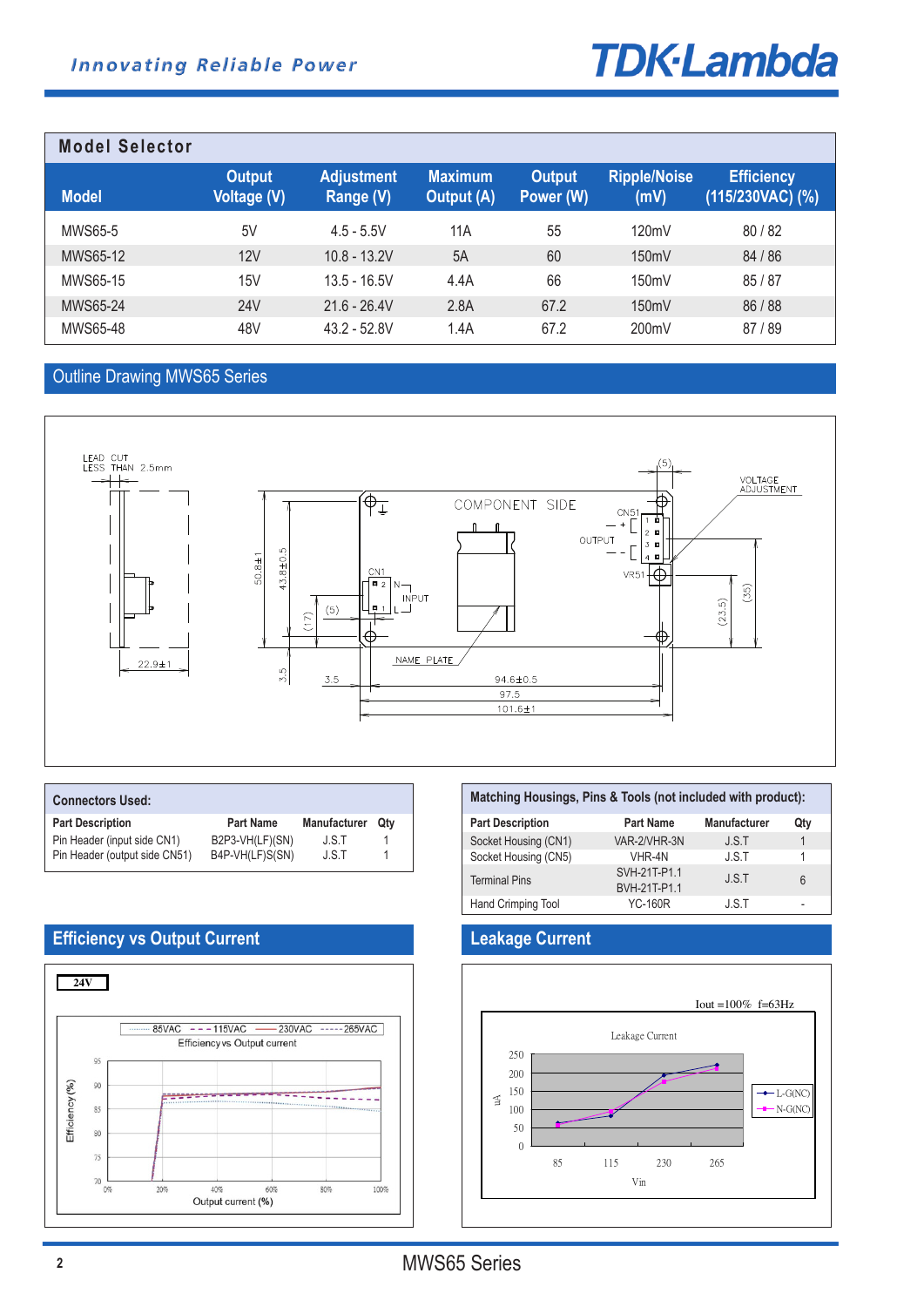# **TDK**-Lambda

# **Typical Mounting Method MWS65-24**



### **Output Derating according to the Mounting Directions**

Recommended standard mounting method is (A). Method (B)-(F) are also possible. Refer to the output derating below. Load(%) such as below derating curve indicates output power.

# **Convection Cooling**

 $rac{60}{70}$ 

 $\frac{75}{50}$ 

 $\frac{75}{50}$ 



# **Derating Curve MWS65**



# **Example Electrolytic Capacitor Lifetime MWS65-24 Ta = 40°C = 50 °C = 60°C**

60 40

 $rac{65}{50}$ 

| $Vin = 230VAC$ |                       |                                               |                       |  |
|----------------|-----------------------|-----------------------------------------------|-----------------------|--|
| Load $(\%)$    | Ta=<br>$40^{\circ}$ C | Life Time (Years)<br>$Ta =$<br>$50^{\circ}$ C | Ta=<br>$60^{\circ}$ C |  |
| 40             | 10.0                  | 10.0                                          | 10.0                  |  |
| 60             | 10.0                  | 10.0                                          | 8.1                   |  |
| 80             | 10.0                  | 10.0                                          | 5.5                   |  |
| 100            | 10.0                  | 9.1                                           | 4.5                   |  |

# **Mounting Method MWS65-24**



# **Convection Cooling**



For Electrolytic Cap life of other models Please contact Technical Sales or visit **www.emea.tdk-lambda.com/mws**